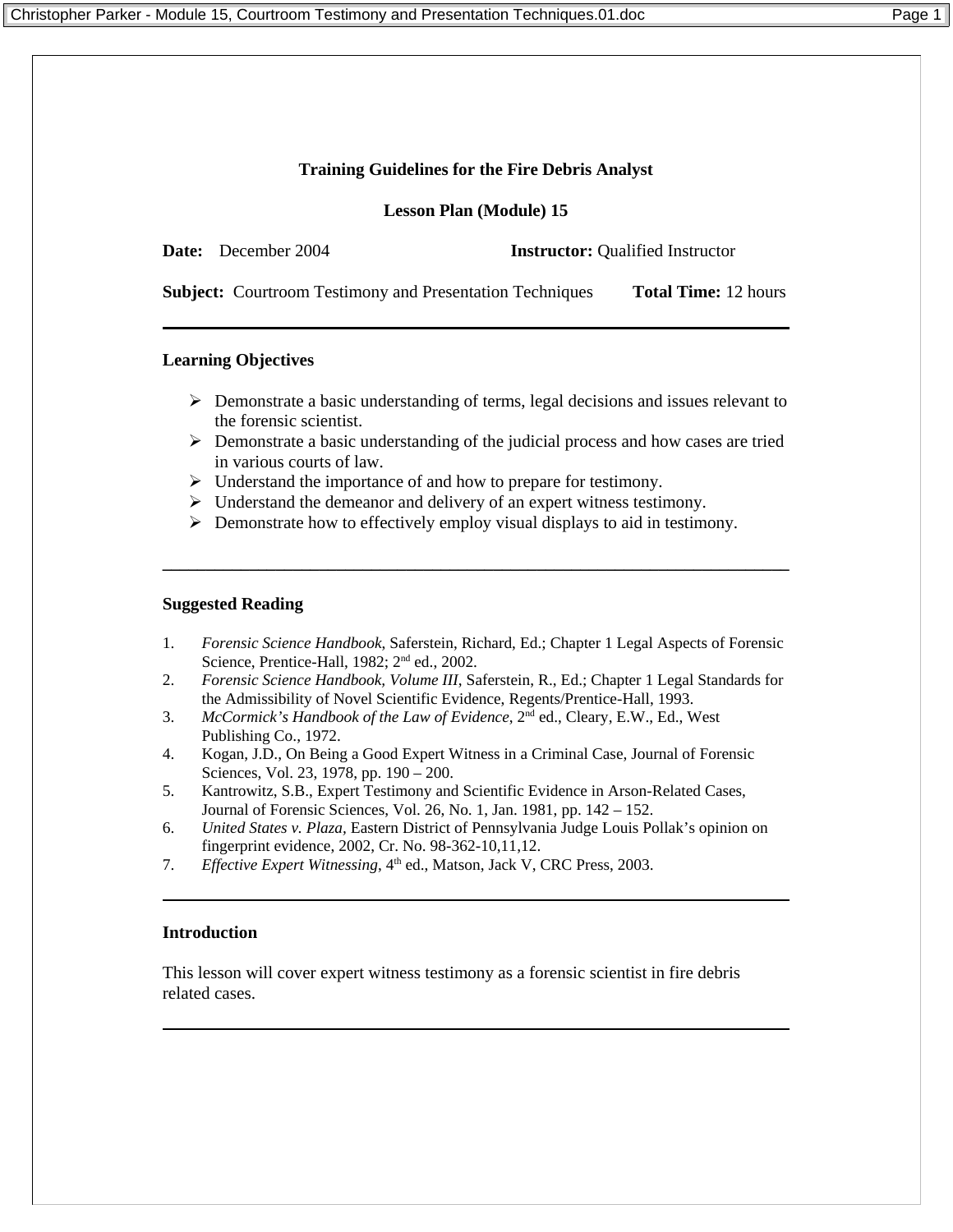# **Outline**

- 1. Terms and definitions of frequently used words related to expert witness testimony
	- a. deposition
	- b. disclosure
	- c. discovery
	- d. spoliation
	- e. subpoena
	- f. subpoena duces tecum
	- g. voir dire
- 2. Laws and legal decisions relevant to forensic scientist testimony
	- a. *Brady v. Maryland*, 1963
	- b. *Frye v. United States*, 1923
	- c. *Daubert v. Merrell Dow Pharmaceuticals, Inc.*, 1993
	- d. *Kumho Tire Co., Ltd. V. Carmichael*, 1999
	- e. Federal Rules of Evidence, No. 702
	- f. Arson law
		- i. arson: first and second degree
		- ii. reckless burning
		- iii. malicious mischief
- 3. How different court systems operate
	- a. federal
	- b. state superior
	- c. municipal
	- d. criminal v. civil
	- e. problem of proof
		- i. intentionally set
		- ii. maliciously set
- 4. Roles of the various players
	- a. judge
	- b. prosecutor
	- c. defense attorney
	- d. court reporters
	- e. jury<br>f. forei
	- forensic scientist
- 5. Preparation for testimony
	- a. pretrial meeting with attorneys
	- b. review of case notes and report
	- c. CV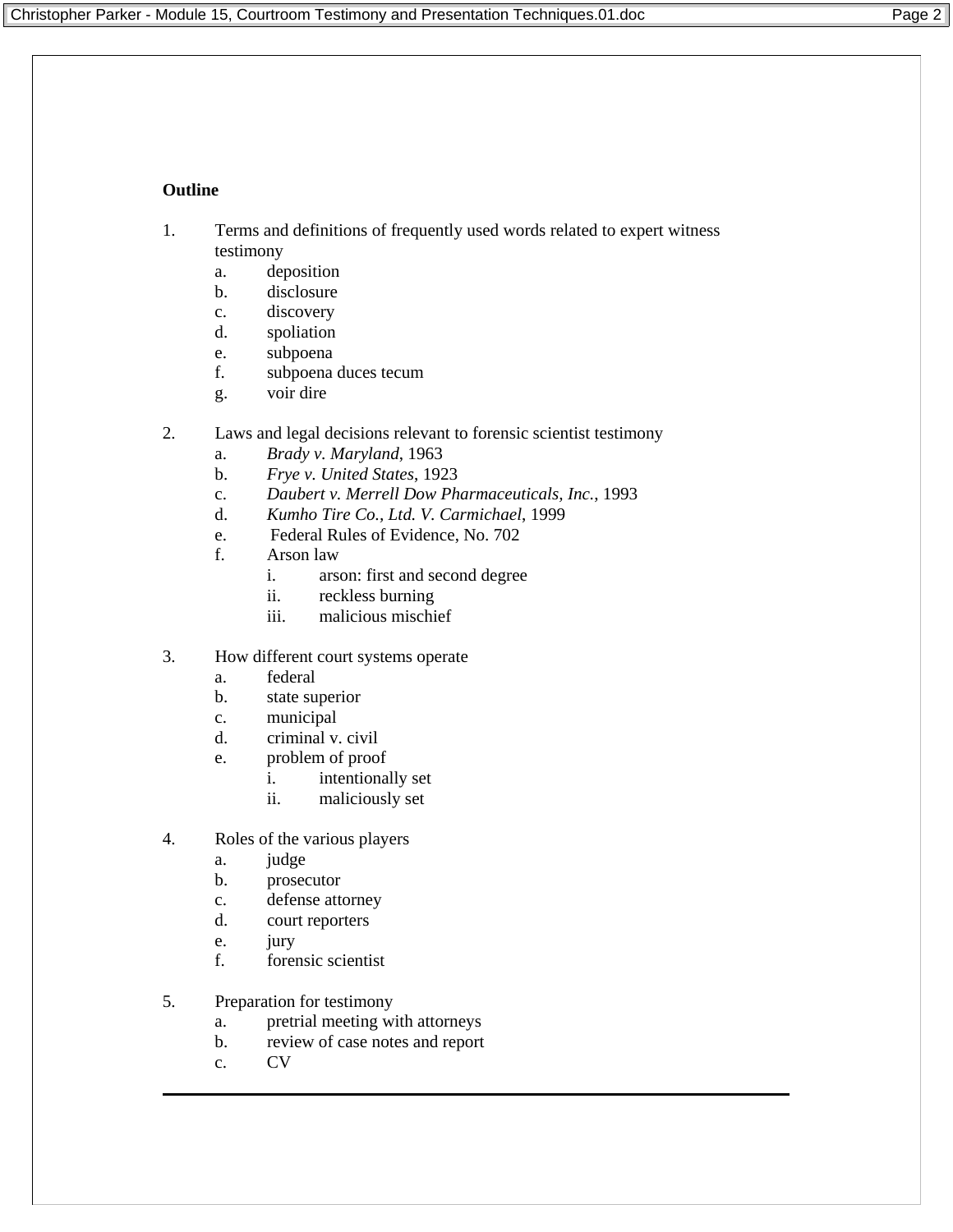- 6. Courtroom appearance and dress
	- a. professional appearance
	- b. appropriate attire
	- c. posture
- 7. Courtroom demeanor
	- a. exclusion from the courtroom
	- b. eye contact
	- c. tone of voice
	- d. volume
	- e. courtesy
	- f. impartiality
	- g. ethics
- 8. Presenting Testimony
	- a. taking the oath
	- b. taking the witness stand
	- c. qualifying as an expert
		- i. voir dire
	- d. handling evidence on the stand
		- i. recognition
		- ii. safety
		- iii. gloves
	- e. direct examination
		- i. communication skills
			- verbal: avoid slang, professional jargon, profanity
			- nonverbal
			- pace
		- ii. use of analogies
		- iii. credibility
			- recognizing limits of knowledge or expertise
		- iv. admitting mistakes, limitations and problems
		- v. inability to remember
		- vi. objections
	- f. cross-examination
		- i. open-ended questions
		- ii. leading questions
		- iii. unclear questions
		- iv. compound questions
		- v. hypothetical questions
		- vi. yes or no questions
		- vii. listening carefully
	- g. re-direct
	- h. re-cross-examination
	- i. leaving the witness stand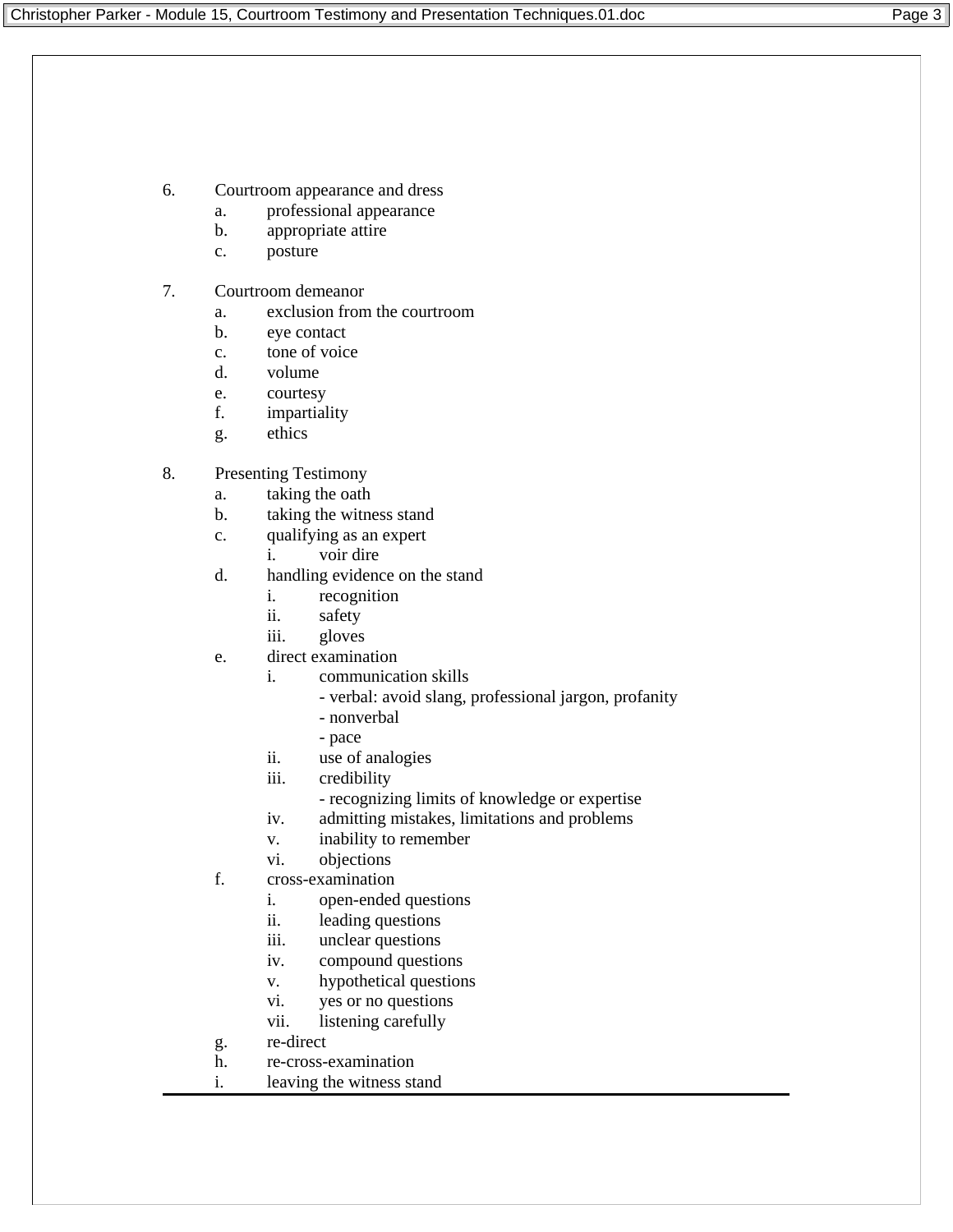j. being finally excused

## 9. Defense tactics

- a. attacking credibility and qualifications
- b. attacking chain of custody
- c. attacking procedures
- d. attacking conclusions
- f. weight of testimony
- g. proffering "authoritative" texts

## 10. Use of visual displays and other presentation aids

- a. prior discussion with attorney
- b. easily seen and understood
- c. photographs and glare
- d. digital images
- e. use of colors on charts, graphs
- f. demonstrations

## **Teaching Aids**

Handout PowerPoint presentation Testimony observation Mock trial set-up Videotape

## **Summary**

Familiarization with how courts operate and how trials are conducted are important first steps in becoming proficient at expert witness testimony. Careful pre-trial preparation and knowledge of the types of questions that may be asked by both the prosecutor and defense attorney will increase the experts comfort level on the stand. A testimony should begin with a professional appearance, include clear, honest and accurate answers to all questions, and continue with impartiality and a calm demeanor. Certain presentation aids may assist the trier of fact in understanding the testimony and these should be skillfully prepared and presented. A video taped mock trial following this class will be a valuable aid to the testifying scientist.

## **Test Questions**

1. By taking the witness stand, a scientist becomes qualified as an expert witness. True or **False**